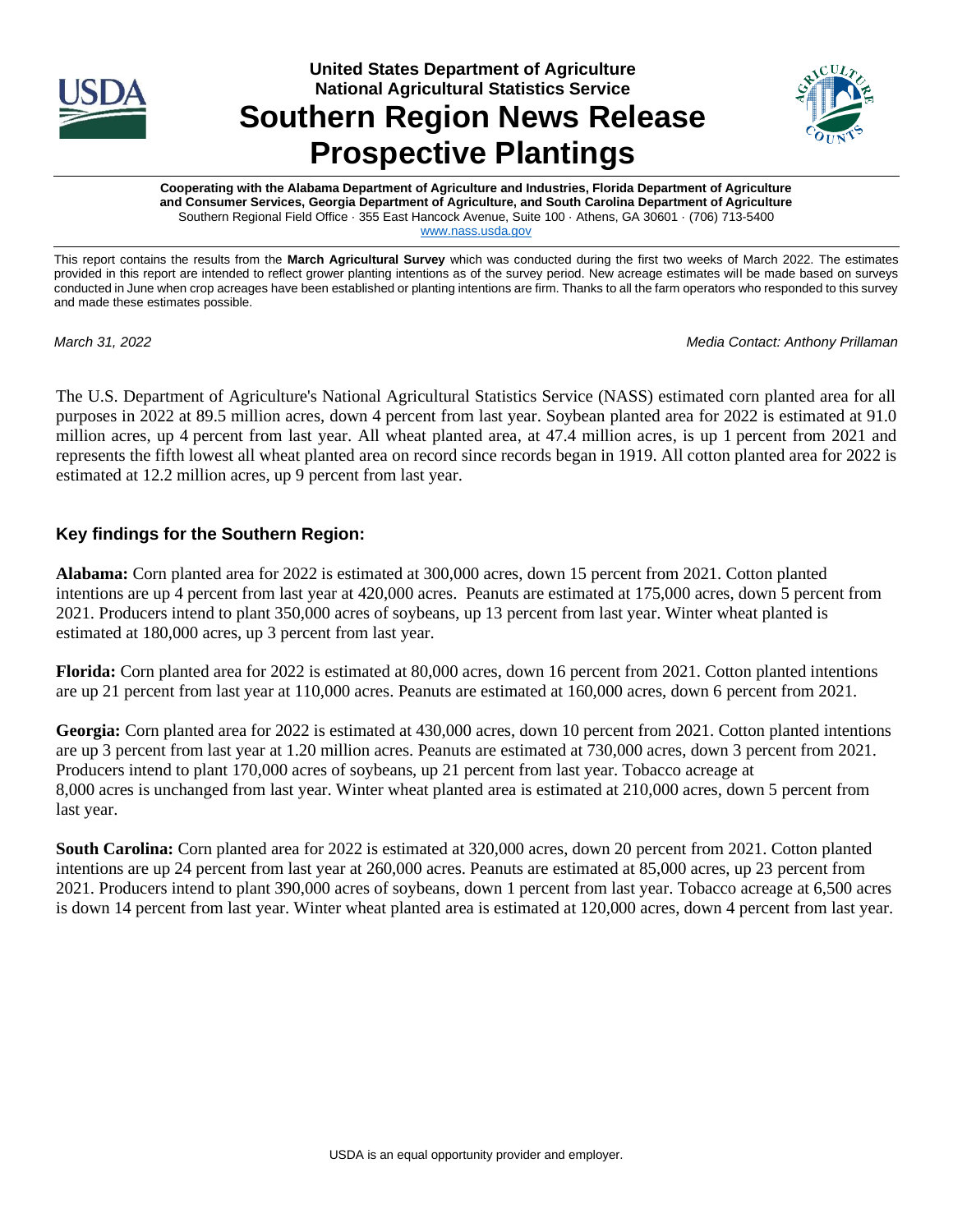#### **Row Crop and Other Crops – States and United States: 2020-2022**

|                                             | Area planted                               |                                            |                                            |                              |  |
|---------------------------------------------|--------------------------------------------|--------------------------------------------|--------------------------------------------|------------------------------|--|
| Crop and State                              | 2020                                       | 2021                                       | 2022 <sup>1</sup>                          | Percent of<br>previous year  |  |
|                                             | $(1,000 \text{ acres})$                    | $(1,000 \text{ acres})$                    | $(1,000 \text{ acres})$                    | (percent)                    |  |
| Corn <sup>2</sup><br>South Carolina         | 330<br>100<br>420<br>390                   | 355<br>95<br>480<br>400                    | 300<br>80<br>430<br>320                    | 85<br>84<br>90<br>80         |  |
| United States                               | 90,652                                     | 93,357                                     | 89,490                                     | 96                           |  |
| Cotton, all<br>South Carolina               | 450.0<br>98.0<br>1,190.0<br>190.0          | 405.0<br>91.0<br>1,170.0<br>210.0          | 420.0<br>110.0<br>1,200.0<br>260.0         | 104<br>121<br>103<br>124     |  |
|                                             | 12,092.0                                   | 11,219.5                                   | 12,234.0                                   | 109                          |  |
| Hay $3$<br>South Carolina<br>United States  | 750<br>280<br>570<br>310<br>52,238         | 700<br>300<br>540<br>270<br>50,736         | 700<br>290<br>530<br>290<br>50,332         | 100<br>97<br>98<br>107<br>99 |  |
| Peanuts                                     |                                            |                                            |                                            |                              |  |
| South Carolina<br>United States             | 185.0<br>175.0<br>810.0<br>84.0<br>1,662.5 | 185.0<br>170.0<br>755.0<br>69.0<br>1,585.2 | 175.0<br>160.0<br>730.0<br>85.0<br>1,571.0 | 95<br>94<br>97<br>123<br>99  |  |
|                                             |                                            |                                            |                                            |                              |  |
| Soybeans<br>South Carolina<br>United States | 280<br>100<br>310<br>83,354                | 310<br>140<br>395<br>87,195                | 350<br>170<br>390<br>90,955                | 113<br>121<br>99<br>104      |  |
|                                             |                                            |                                            |                                            |                              |  |
| Tobacco <sup>3</sup><br>South Carolina      | 7.9<br>5.5                                 | 8.0<br>7.6                                 | 8.0<br>6.5                                 | 100<br>86                    |  |
| United States                               | 191.1                                      | 218.9                                      | 226.3                                      | 103                          |  |

<sup>1</sup> Intended plantings in 2022 as indicated by reports from farmers.

<sup>2</sup> Planted for all purposes.<br><sup>3</sup> Intended area harvested in 2022 as indicated by reports from farmers.

Source: USDA National Agricultural Statistics Service - *[Prospective Plantings](https://usda.library.cornell.edu/concern/publications/x633f100h)*, March 2022

#### **Small Grain Area Planted – States and United States: 2020-2022**

|                 | Area planted            |                         |                         |                             |  |
|-----------------|-------------------------|-------------------------|-------------------------|-----------------------------|--|
| Crop and State  | 2020                    | 2021                    | 2022 <sup>1</sup>       | Percent of<br>previous year |  |
|                 | $(1,000 \text{ acres})$ | $(1,000 \text{ acres})$ | $(1,000 \text{ acres})$ | (percent)                   |  |
| Oats $2$        | 80                      | 80                      | 70                      | 88                          |  |
|                 |                         |                         |                         |                             |  |
|                 | 3,009                   | 2,550                   | 2,547                   | 100                         |  |
| Wheat, winter 2 |                         |                         |                         |                             |  |
|                 | 135                     | 175                     | 180                     | 103                         |  |
|                 | 190                     | 220                     | 210                     | 95                          |  |
|                 | 110                     | 125                     | 120                     | 96                          |  |
|                 | 30,450                  | 33,648                  | 34,236                  | 102                         |  |

<sup>1</sup> Intended plantings in 2022 as indicated by reports from farmers.

2 Includes area planted in preceding fall.

Source: USDA National Agricultural Statistics Service - *[Prospective Plantings](https://usda.library.cornell.edu/concern/publications/x633f100h)*, March 2022